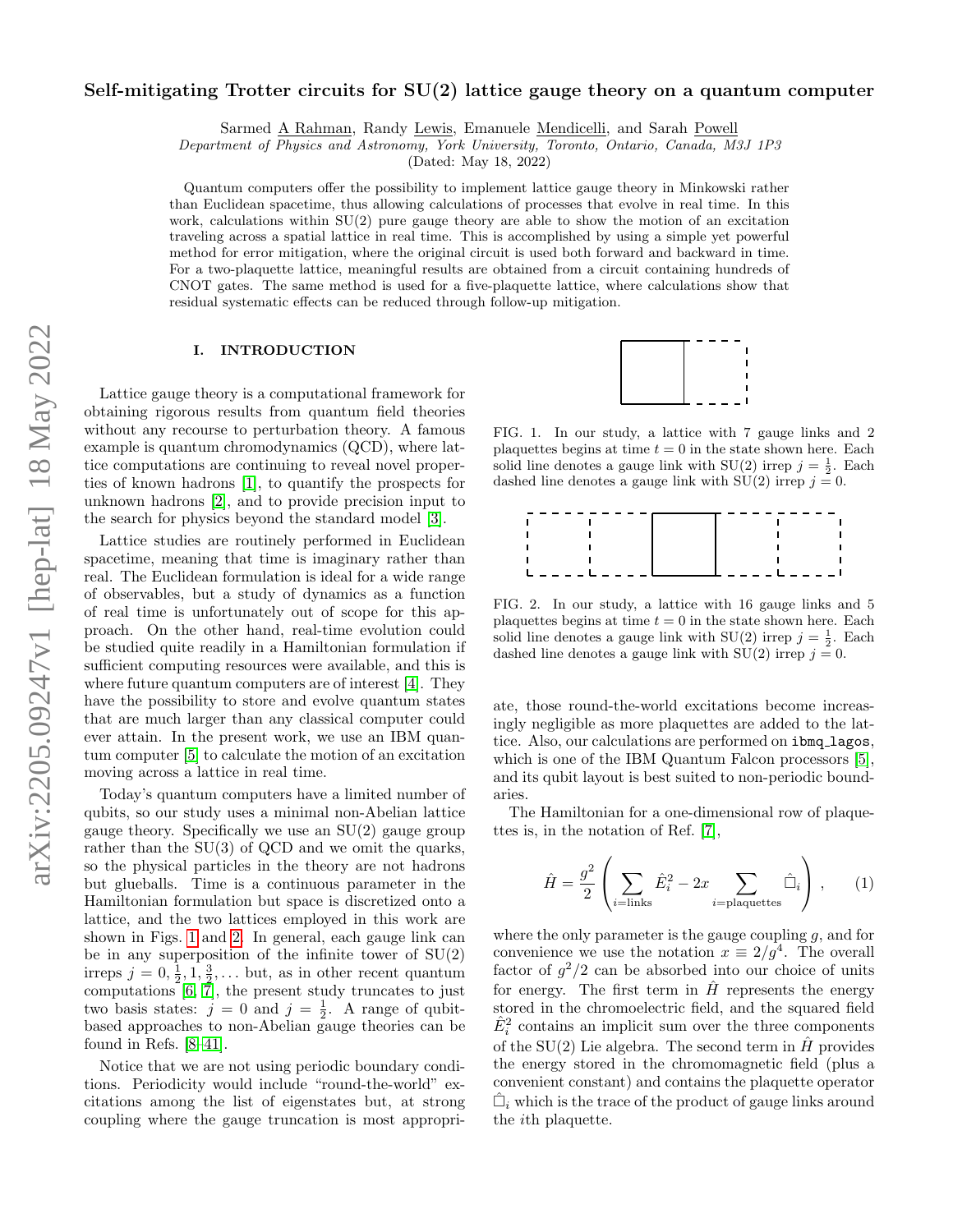

<span id="page-1-0"></span>FIG. 3. Time evolution by self-mitigation on a two-plaquette lattice from the initial state of Fig. [1](#page-0-0) with gauge coupling  $x = 2.0$  and time step  $dt = 0.08$ . In both panels, the red solid (blue dashed) curve is the exact probability of the left (right) plaquette being measured to have  $j = \frac{1}{2}$ . Upper panel: The red left-pointing (blue right-pointing) triangles are the physics data computed from the ibmq lagos quantum processor. The red (blue) error bars without symbols are the mitigation data computed on ibmq lagos from the same circuit but with half the steps forward in time and then half backward in time. Lower panel: The triangles are the physics results obtained by applying Eq. [\(8\)](#page-3-0) to the data from the upper panel.

The initial states chosen for this work are shown in Figs. [1](#page-0-0) and [2.](#page-0-1) The closed loop with  $j = \frac{1}{2}$  is a gaugeinvariant excitation that plays the role of an approximate glueball on these tiny lattices. For  $x = 0$ , the chromomagnetic term disappears from the Hamiltonian and our initial states are eigenstates of the chromoelectric term, so the initial states will remain constant in time. For a small but nonzero value of  $x$ , the initial excitation will evolve through time to include contributions from other chromoelectric eigenstates and, because the low-energy eigenstates will dominate, the excitation will travel (with a significant probability) to the next plaquette and so on, across the lattice. For  $x \gtrsim 1$ , the chromomagnetic term rivals the chromoelectric term meaning the notion of weakly coupled chromoelectric eigenstates is no longer useful language for time evolution. For a discussion of similar propagation within an Abelian theory, see Ref. [\[42\]](#page-9-1). In the present work, we want to observe the non-Abelian phenomena directly through quantum computer calculations for both  $x < 1$  and  $x > 1$ .

Today's quantum computers are noisy, so significant error rates must be handled. A modest number of qubits

means that full-fledged error correction is not possible, but various options for mitigating errors have been explored by many authors in several contexts, as reviewed in Ref. [\[43\]](#page-9-2). One approach is to use a separate circuit to estimate the errors expected to arise in the actual circuit of interest [\[44](#page-9-3)[–50\]](#page-9-4). As described below, the present project follows this approach and is inspired in particular by Ref. [\[48\]](#page-9-5). Our variation on this theme is to use the same circuit both forward and backward in time rather than introducing a separate circuit for error mitigation.

As is well known, a Trotter formula [\[51\]](#page-9-6) divides the total time  $t$  into small intervals  $dt$ , and expresses the time evolution operator  $e^{-iHt}$  as an operator product that approximates the evolution with one  $dt$  step after another. Various Trotter formulas can be defined and for each of them the approximation becomes exact as  $dt \rightarrow 0$ . Higher-order Trotter formulas [\[52\]](#page-9-7) will approach the true result with a higher power of  $dt$ , but the number of gates they require can be prohibitively large.

Figure [3](#page-1-0) provides a sequence of calculations performed on an IBM quantum computer. From left to right in this figure, each data point adds two Trotter steps to the to-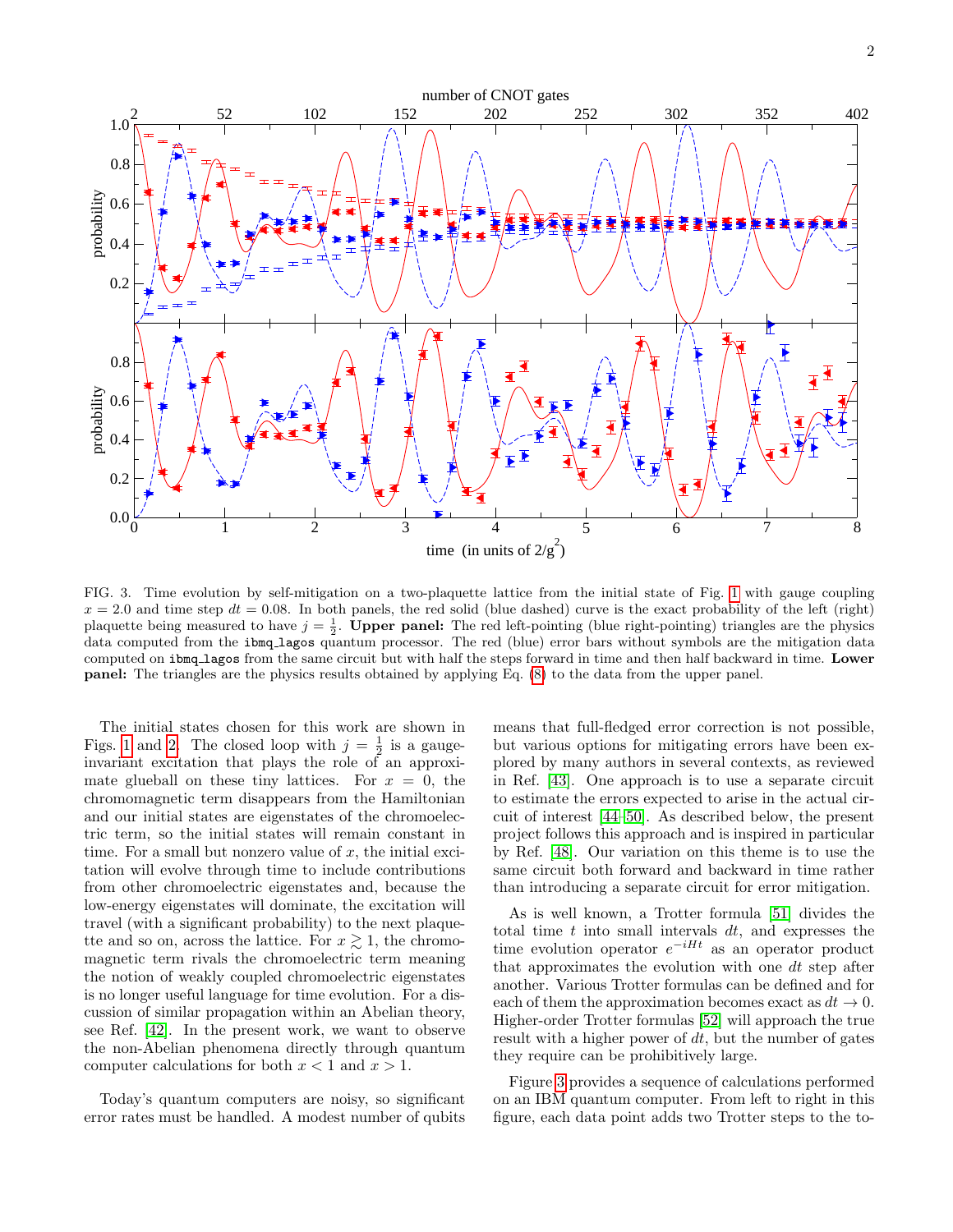3

tal circuit. Whereas the pioneering calculation for  $SU(2)$ in Ref. [\[6\]](#page-7-5) was limited to one or two Trotter steps in total for a circuit having six CNOT gates, Fig. [3](#page-1-0) demonstrates dozens of Trotter steps totalling a few hundred CNOT gates. To accomplish this, our computations use a method we call self-mitigation. Agreement with the exact curves is good but not perfect and, as will be mentioned in the following sections, follow-up mitigation methods can improve these results further. Nevertheless, self-mitigation by itself has dramatic benefits and is a central component for the present work.

To implement self-mitigation, the desired physics circuit is run twice. The "physics run" applies all N Trotter steps in the forward time direction to arrive at the intended final time where the qubits are measured. The "mitigation run" applies the first  $N/2$  Trotter steps forward in time and the remaining  $N/2$  steps backward in time  $(dt \rightarrow -dt)$  which would return to the initial state on error-free hardware. Measuring the qubits at the end of the mitigation run provides a determination of the errors. That knowledge can then be used to infer how noise is affecting the physics run, thus allowing the underlying true physics to be extracted with improved accuracy.

In essence, self-mitigation can be viewed as a particular case of the method proposed in Ref. [\[48\]](#page-9-5). Those authors demonstrated the value of running two circuits: the desired physics circuit and a partner circuit for noise estimation. Our choice is to use the same circuit in both runs, with opposite signs for  $dt$  in the second half. This means our mitigation computations use the exact same gates in the exact same order as our physics computations; the only distinction is  $dt \rightarrow -dt$  in half of the circuit.

Because of the sign change for dt in the second half of the mitigation run, quantum gates receive different input states than in the physics run. To account for the dependence of CNOT gates on their input states, randomized compiling is used [\[53\]](#page-9-8). This means a randomly selected Pauli or identity gate is applied to each input qubit for the CNOT gate, which is then followed by the particular Pauli/identity pair that causes the circuit's overall result to be unchanged. Figure [3](#page-1-0) was obtained from 148 physics runs and 148 mitigation runs, each with a different set of CNOT randomizations.

Details of our study can be found in Sec. [II](#page-2-0) for both the two-plaquette and five-plaquette lattices. Brief discussions and an outlook are provided in Sec. [III.](#page-6-0)

# <span id="page-2-0"></span>II. RESULTS

# A. Time evolution on a two-plaquette lattice

One way to obtain the chromoelectric eigenstates for a row of N plaquettes is to start with  $j = 0$  at each gauge link and then apply various sequences of plaquette operators. Retaining only  $j = 0$  and  $j = \frac{1}{2}$  gives  $2^N$  basis states in total, and they can be coded into a qubit register by assigning one qubit to each plaquette. The top and bottom links of the nth plaquette are always equal to each other, either both  $j = 0$  or both  $j = \frac{1}{2}$ . The qubit encodes that pair of options. Each vertical link in the lattice is completely specified by its neighboring plaquette values, being  $j = 0$  if the neighboring plaquettes are equal to each other and  $j = \frac{1}{2}$  otherwise. The two-qubit expression for a two-plaquette lattice that emerges from Eq.  $(1)$  is

<span id="page-2-2"></span>
$$
\frac{2}{g^2}H = \frac{3}{8}(7 - 3Z_0 - Z_0Z_1 - 3Z_1) -\frac{x}{2}(3 + Z_1)X_0 - \frac{x}{2}(3 + Z_0)X_1
$$
\n(2)

where  $X_n$  and  $Z_n$  denote Pauli gates acting on the nth qubit.

The time evolution operator is obtained from exponentiation of the Hamiltonian, and any term involving two plaquettes will require entangling gates. For IBM hardware, the native entangling gate is the CNOT gate which is a controlled Pauli  $X$  gate, and because of this we prefer to first express the Hamiltonian in terms of Y and Z gates by applying a  $\sqrt{Z}$  rotation to each qubit in the register. The result is

<span id="page-2-1"></span>
$$
\frac{2}{g^2}H = \frac{3}{8}(7 - 3Z_0 - Z_0Z_1 - 3Z_1) -\frac{x}{2}(3 + Z_1)Y_0 - \frac{x}{2}(3 + Z_0)Y_1.
$$
 (3)

For this form of the Hamiltonian, just a few basic identities,

$$
e^{-i\theta Z_j} = RZ_j(2\theta),\tag{4}
$$

$$
e^{-i\theta Y_j} = R Y_j(2\theta), \qquad (5)
$$

$$
e^{-i\theta Z_j Z_k} = C X_{jk} R Z_k(2\theta) C X_{jk}, \qquad (6)
$$

$$
e^{-i\theta Z_j Y_k} = C X_{jk} R Y_k(2\theta) C X_{jk}, \qquad (7)
$$

are sufficient to arrive at the time evolution operator in terms of single-qubit rotations and CNOT gates (here called  $CX_{ik}$  for control qubit j and target qubit k). According to Eq. [\(3\)](#page-2-1), a first-order Suzuki-Trotter step needs six CNOT gates in general, but this can be reduced to four by ordering the Hamiltonian terms appropriately. A second-order Suzuki-Trotter expression can also be constructed with six CNOT gates, and a careful ordering shrinks that number due to cancellations between neighboring Trotter steps.

We use the second-order Trotter step displayed in Fig. [4.](#page-3-1) Notice that the CNOT gates at each edge will cancel those from neighboring Trotter steps and are thus not included in our code, except at the very beginning and very end of the circuit. After the CNOT pairs cancel, the adjacent  $RY(-\frac{1}{2}xt)$  gates can be combined into a single  $RY(-xt)$ .

Due to randomized compiling, each CNOT gate in Fig. [4](#page-3-1) should be replaced with one of the 16 randomized versions listed in Appendix [A.](#page-6-1) The extra Pauli gates introduced by this process can be combined with those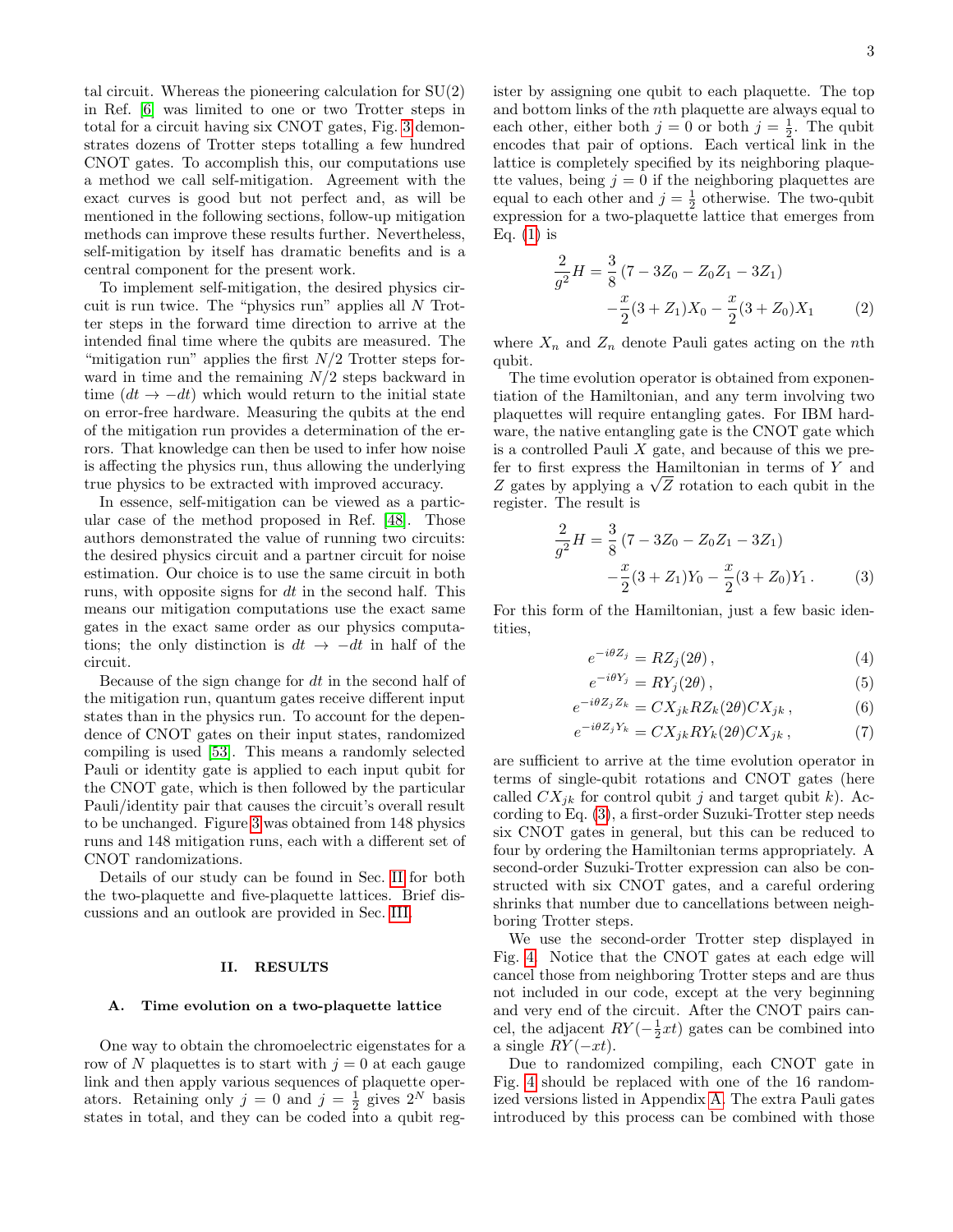

<span id="page-3-1"></span>FIG. 4. A single second-order Suzuki-Trotter step for the two-plaquette lattice. The first and last CNOT gates cancel with neighboring Trotter steps, leaving four CNOT gates per Trotter step. A forward step has  $t = dt$  and a backwards step has  $t = -dt$ .

from neighboring CNOT gates, and with the rotation gates in between them, to keep the circuit depth from growing too much. Appendix [B](#page-7-8) provides the explicit relations that we have implemented. Notice that all of the randomized Pauli gates get absorbed into rotation gates except a few remaining Pauli  $X$  gates. We chose  $X$  as the Pauli gate to retain because it is a native gate on IBM hardware.

Our code submitted 300 runs to the quantum hardware within each job, with  $10^4$  hits per run, by sending the 300 circuits to the quantum hardware as a single python list. This ensures that the mitigation circuits run backto-back with the physics circuits, thus experiencing essentially the same hardware conditions. Four of the runs were for mitigation of measurement errors, 148 were for self-mitigation, and 148 were for the physics calculation.

Measurement mitigation [\[54\]](#page-9-9) accounts for errors made during the measurement step at the end of a circuit and is done in a straightforward manner: Prepare each of the four basis states of the computational basis as a separate circuit, measure each qubit, construct the  $4\times4$  calibration matrix, and apply that matrix to all 296 runs of the physics circuit via sequential least squares programming. IBM's qiskit software contains a package to handle measurement error mitigation [\[55\]](#page-9-10) but we chose to write our own equivalent implementation.

The upper panel of Fig. [3](#page-1-0) displays the averaged results from the mitigation run and the averaged results from the physics run with gauge coupling  $x = 2.0$  for the twoplaquette lattice. The time interval used for each Trotter step is 0.08 in units of  $2/q^2$  and symbols on the graph show even numbers of time steps. For each data point, a statistical error bar for 148 runs is obtained from 1480 bootstrap samples and then combined in quadrature with the statistical error from  $10^4$  hits per run. On perfect hardware, the mitigation results would have probability  $= 1$  for the left plaquette and 0 for the right plaquette at all times. Instead, they smoothly approach the pure noise value, probability =  $\frac{1}{2}$ , as time increases. The raw physics calculations are always bounded by the mitigation results as expected, since the true physics probabilities are necessarily between 1 and 0.

If the combined effects of self-mitigation and randomization have led to incoherent noise that is independent of the  $dt \rightarrow -dt$  sign flip, then we can obtain the true physics result by equating ratios:

<span id="page-3-0"></span>
$$
\frac{P_{\text{true}} - \frac{1}{2}}{P_{\text{computed}} - \frac{1}{2}}\Big|_{\text{physics run}} = \frac{P_{\text{true}} - \frac{1}{2}}{P_{\text{computed}} - \frac{1}{2}}\Big|_{\text{mitigation run}}.
$$
\n(8)

For related discussions of depolarizing noise see, for example, Refs. [\[47,](#page-9-11) [48\]](#page-9-5). The application of our ratio to the data plotted in the upper panel of Fig. [3](#page-1-0) produces the results displayed in the lower panel. Comparison of these two plots provides an eye-catching example for the usefulness of self-mitigation.

### B. An excitation traveling across a lattice

Having demonstrated the success of self-mitigation, we now apply it to the physics goal of seeing a traveling excitation. This is in contrast to Fig. [3](#page-1-0) where the large gauge coupling meant all eigenvalues made significant contributions and all frequencies were competing in the resulting graph. To see a traveling excitation, we must use  $x \lesssim 1$ where the lowest eigenvalues will dominate, meaning that single-plaquette states are of particular importance. In this case an initial single-plaquette state will move along a row of plaquettes and then reflect from the end of the lattice and propagate back. The propagation time will be larger for smaller  $x$ , becoming infinite (so the excitation never moves) at  $x = 0$ . For an overview of this type of propagation within an Abelian theory, see Ref. [\[42\]](#page-9-1).

Here we choose  $x = 0.8$  which is small enough to make the excitation's movement visible and yet large enough to see the movement within a modest time window. Re-sults are presented in Fig. [5](#page-4-0) for a time step of  $dt = 0.12$ . Higher frequencies are clearly visible as oscillations superimposed on the slow transition of large probability from the left plaquette to the right plaquette.

As in Fig. [3,](#page-1-0) each data point in Fig. [5](#page-4-0) uses two additional second-order Trotter steps relative to the previous time step. As the number of CNOT gates approaches 300, the data begin to deviate from the exact curves but the physics conclusion is clear. The probability of observing an excitation (i.e.  $j = \frac{1}{2}$ ) at the left plaquette has dropped from 100% at time  $t = 0$  to something below 50%, while the probability for an excited right plaquette had increased from 0 at time  $t = 0$  to something above 50%.

#### C. Time evolution on a five-plaquette lattice

The ibmq lagos processor has 7 qubits but the longest string of nearest-neighbor couplings joins only 5 qubits, suggesting that we attempt the challenge of a fiveplaquette lattice. Generalizing Eq.  $(2)$  to N plaquettes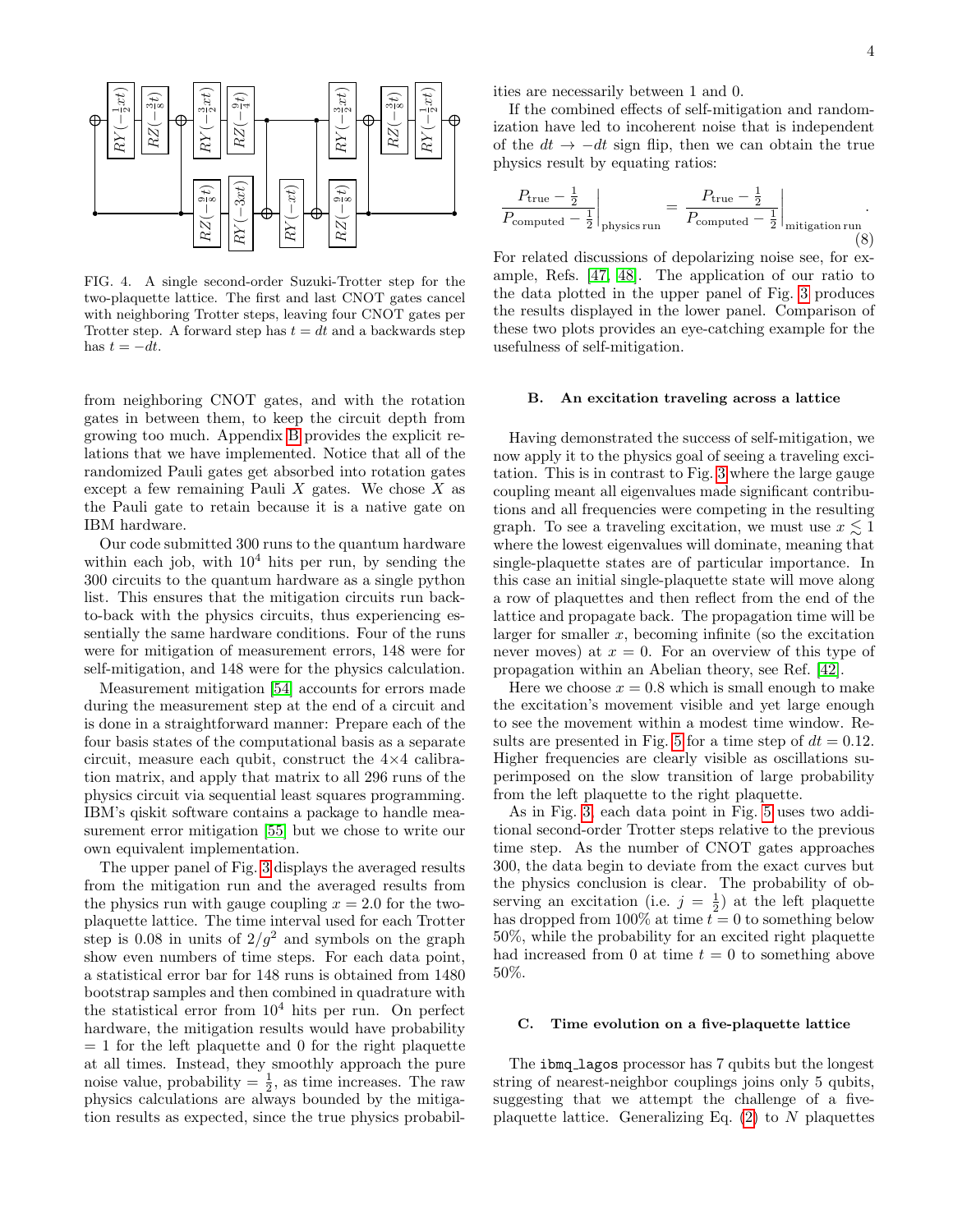

<span id="page-4-0"></span>FIG. 5. An excitation moving from one plaquette to another in real time. The initial state of the two-plaquette lattice is Fig. [1,](#page-0-0) gauge coupling is  $x = 0.8$  and time step is  $dt = 0.12$ . The red solid (blue dashed) curve is the exact probability of the left (right) plaquette being measured to have  $j = \frac{1}{2}$ . The red left-pointing (blue right-pointing) triangles are the corresponding calculations on the ibmq lagos quantum processor after self-mitigation.

gives

<span id="page-4-1"></span>
$$
H = \frac{g^2}{2}(h_E + h_B),
$$
\n
$$
h_E = \frac{3}{8}(3N + 1) - \frac{9}{8}(Z_0 + Z_{N-1}) - \frac{3}{4} \sum_{n=1}^{N-2} Z_n
$$
\n
$$
-\frac{3}{8} \sum_{n=0}^{N-2} Z_n Z_{n+1},
$$
\n
$$
h_B = -\frac{x}{2}(3 + Z_1)X_0 - \frac{x}{2}(3 + Z_{N-2})X_{N-1}
$$
\n
$$
-\frac{x}{8} \sum_{n=1}^{N-2} (9 + 3Z_{n-1} + 3Z_{n+1} + Z_{n-1}Z_{n+1})X_n.
$$
\n(11)

and here we choose  $N = 5$ . As described for the twoplaquette case, we will transform the  $X$  gates into  $Y$ gates for the practical convenience of expressing  $H$  with non-X Pauli gates because the controlled  $X$  gate is the native controlled gate for ibmq lagos.

Notice that Eq. [\(11\)](#page-4-1) contains terms that involve three different qubits, arising because application of a plaquette operator requires input from both of the neighboring plaquettes. This is a new feature for a lattice having more than two plaquettes and is handled with an identity involving four CNOT gates:

$$
e^{-i\theta Z_j Y_k Z_l} = C X_{lk} C X_{jk} R Y_k(2\theta) C X_{jk} C X_{lk} . \tag{12}
$$

A random ordering of the Hamiltonian terms can lead to many CNOT gates within a single Trotter step, but a particular ordering can reduce the count to 16 CNOT gates in a first-order Trotter step or 22 CNOT gates in a second-order Trotter step. We choose the second-order option and our Trotter step is displayed in Fig. [6.](#page-5-0) Although 28 CNOT gates are shown, only 22 are needed because the three on each end will cancel with those in the neighboring Trotter steps except, of course, at the very beginning and end of the complete circuit. After canceling the neighboring CNOT gates, three pairs of RY gates beside them are merged into three single RY gates.

The CNOT gates in Fig. [6](#page-5-0) are placeholders for any randomly chosen options from Appendix [A.](#page-6-1) The extra Pauli gates arising from the randomization are absorbed into rotation gates through the expressions in Appendix [B.](#page-7-8) Randomized compiling should lead to predominantly incoherent noise, thus allowing the use of self-mitigation. Four Trotter steps forward in time will produce the physics result. Two Trotter steps forward followed by two backward will return to the initial state. The noise is mitigated by putting those two cases into Eq. [\(8\)](#page-3-0).

Our initial state, as shown in Fig. [2,](#page-0-1) is symmetric under an end-to-end reflection of the lattice. However, our form of the Trotter step does not appear symmetric under that reflection, which corresponds to flipping Fig. [6](#page-5-0) from top to bottom. This is a consequence of our particular choices for representing and ordering the individual Hamiltonian terms. The symmetry is maintained up to standard Trotter errors that vanish as dt approaches zero. The fact that our Trotter step does not comprise a simple repetitive pattern of gates is nice to see because we want to avoid a simplistic special case. The goal here is to push self-mitigation to its limits on the available quantum hardware.

For the two-plaquette lattice we used a constant time step  $|dt|$  while changing the number of Trotter steps, but for the five-plaquette lattice we do the opposite. Figure [7](#page-5-1) shows calculations for various time step sizes, all computed with four of the Trotter steps from Fig. [6.](#page-5-0) Therefore the total circuit contains 94 randomized CNOT gates. Each job contains 300 runs (each with  $10^4$  hits), where  $2^5 = 32$  runs are used for measurement-error mitigation, 134 runs for the physics calculation, and 134 runs for self-mitigation. Is this number of runs sufficient? To address that, four separate jobs were used per data point and analyzed separately. Because the variations among them were comparable to the statistical error bars, the four results were averaged to produce Fig. [7.](#page-5-1)

Most of the solid symbols in Fig. [7](#page-5-1) are consistent with the true curves but some systematic deviations are apparent, particularly for the center plaquette at times between 0.5 and 0.8 and the outer plaquette at times between 0.1 and 0.3. These residual effects can be handled by using additional error mitigation beyond selfmitigation, specifically zero-noise extrapolation [\[56\]](#page-9-12), as shown by the open symbols in Fig. [7.](#page-5-1) To obtain the open symbols, each CNOT gate was replaced by a triplet of identical CNOT gates and that circuit was studied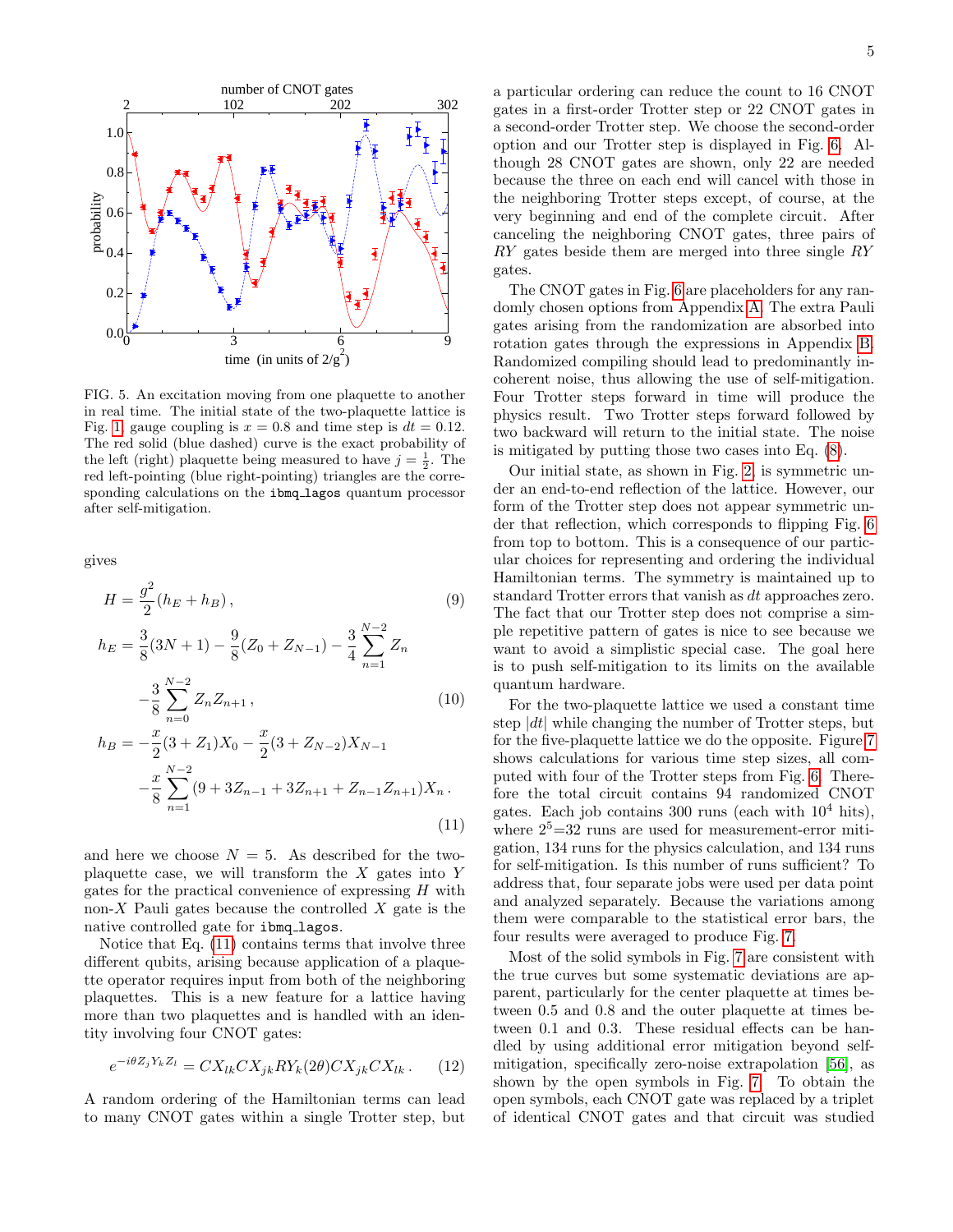

<span id="page-5-0"></span>FIG. 6. A single second-order Suzuki-Trotter step for the five-plaquette lattice. The five horizontal lines are the five qubits that represent the five plaquettes in order across the lattice. A forward step has  $t = dt$  and a backwards step has  $t = -dt$ .



<span id="page-5-1"></span>FIG. 7. Time evolution on a five-plaquette lattice from the initial state of Fig. [2](#page-0-1) with gauge coupling  $x = 2.0$ . The black solid, red dotted, and blue dashed curves are respectively the exact probability of measuring  $j = \frac{1}{2}$  for the center plaquette, its neighbor, and the outer plaquette. The black circles, red squares, and blue triangles are the corresponding calculations on the ibmq lagos quantum processor after self-mitigation. Each filled data point uses four second-order Trotter steps and thus 94 CNOT gates. Open data points are augmented by zero-noise extrapolation.

with self-mitigation and measurement error mitigation in our standard fashion. A linear extrapolation of those results (triplet CNOT noise) and the solid symbols (singlet CNOT noise) to the target point of zero CNOT noise produced the open symbols. It is encouraging to see that they lie closer to the true curves. A higher-order extrapolation would allow for a more detailed study of these residual effects but this is beyond the aims of the current project. Notice that the triplet-CNOT circuit already contains 282 CNOT gates and therefore represents another success for self-mitigation.

Because this calculation uses a gauge coupling  $x = 2.0$ , the results are not interpreted as a traveling excitation. Indeed, the three peaks in Fig. [7](#page-5-1) are not ordered from the starting location (i.e. the center of the five-plaquette lattice as shown in Fig. [2\)](#page-0-1) out to the ends of the lattice. Instead,  $x = 2.0$  means chromoelectric and chromomagnetic contributions are both important and all frequencies play a role. Self-mitigation has provided a useful reflection of the true physics, while the remaining systematic errors can be managed through zero-noise extrapolation.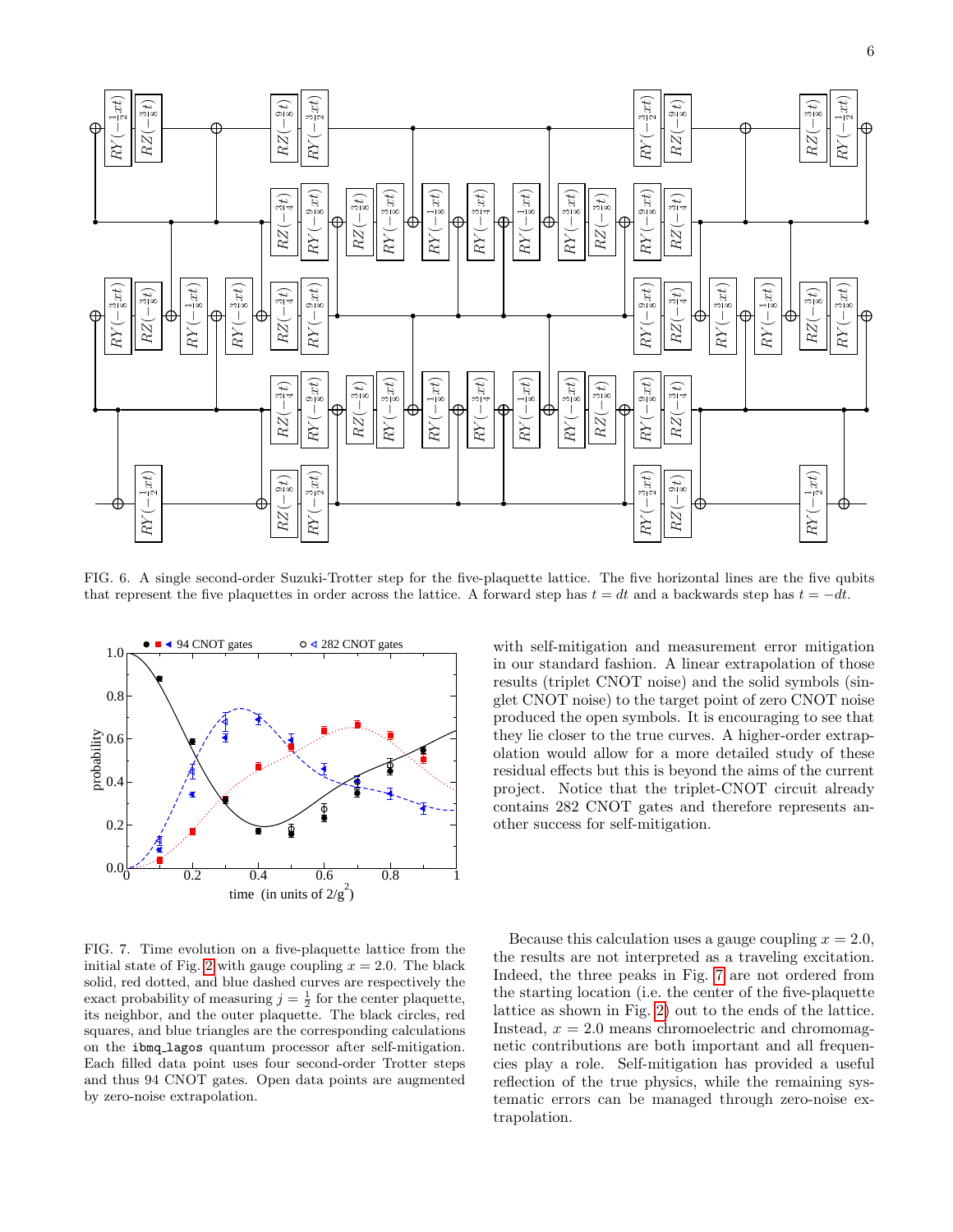# <span id="page-6-0"></span>III. DISCUSSION

This work has used a quantum computer to study time evolution in a non-Abelian lattice gauge theory, and presents the first observation of a local excitation moving across a spatial lattice. It also shows time evolution further from the strong coupling regime where a larger number of eigenvalues can play a significant role. The results span a much larger time range than has been attained from previous qubit calculations in non-Abelian gauge theories  $[6, 7, 32, 40]$  $[6, 7, 32, 40]$  $[6, 7, 32, 40]$  $[6, 7, 32, 40]$ .

The improvement was made possible by a recent major advance in the mitigation of gate errors, particularly the idea of defining a noise-mitigation circuit that resembles the target circuit of physical interest [\[48\]](#page-9-5). Our approach, referred to as self-mitigation, uses the physics circuit as its own noise-mitigation circuit. This means our mitigation circuit is as close to the desired physics circuit as possible, because all gates are retained and kept in exactly the same locations within each run of the circuit. In a "physics run", all Trotter steps evolve forward in time and measurements are made at the desired final time. In a "mitigation run", half of the Trotter steps evolve forward in time and half evolve backward so measurements are made after returning to the initial time. Because the initial conditions are known, the mitigation run determines the effects of noise. That noise is used to mitigate the physics run, thus revealing the physics signal.

A well-known alternative, called zero-noise extrapolation [\[56\]](#page-9-12), purposely introduces various amounts of additional noise into the circuit and then extrapolates to the zero noise limit. This additional noise typically reduces the number of Trotter steps that can be handled. In contrast, self-mitigation has the notable advantage of not introducing any additional noise. Still, if extra mitigation is desired then zero-noise extrapolation can be applied after self-mitigation, as demonstrated by Fig. [7.](#page-5-1)

Randomized compiling is an integral part of selfmitigation so that gate errors can be converted into incoherent errors instead of retaining systematic dependences on the qubit states being input to each CNOT gate. The randomization is done through Pauli gates and the conversion to incoherent errors is not exact but is nevertheless of great practical value.

Some variations in the implementation of selfmitigation can be considered. For example, imagine choosing mitigation runs that have one step forward in time followed by one step backward in time, alternating forward and backward steps until the end of the circuit. This means the qubit register will never stray far from its initial state but it quickly deviates from the physics run. Since our goal is to keep the mitigation runs as similar as possible to the physics runs, this is not a helpful scenario.

Another possible variation is to use mitigation runs that have twice as many Trotter steps as the physics runs. For a physics circuit having  $N$  Trotter steps, imagine a mitigation circuit comprising N Trotter steps forward in time followed by N steps backward. This has the advantage that the first half of the mitigation circuit is identical to the entire physics circuit. In a sense, the second half is identical to the conjugate of the physics circuit but each CNOT gate has a different input state when moving toward the initial state rather than away from it, leaving no clear advantage over the implementation used in our study. Moreover, the mitigation circuit now contains more gates which will reduce the number of Trotter steps that can be attained. Equation [\(8\)](#page-3-0) could be modified to handle the longer mitigation circuit, for example by taking the square root of the right-hand side to reflect a standard assumption about the scaling of errors. No such assumption is required for the self-mitigation that has been implemented in our work.

### ACKNOWLEDGMENTS

This work was supported in part by a Discovery Grant from the Natural Sciences and Engineering Research Council (NSERC) of Canada and by an NSERC Undergraduate Student Research Award. We acknowledge the use of IBM Quantum services for this work. The views expressed are those of the authors, and do not reflect the official policy or position of IBM or the IBM Quantum team.

#### <span id="page-6-1"></span>Appendix A: Randomized CNOT gates

Randomized compiling means that each CNOT gate shown in Fig. [4](#page-3-1) gets replaced by one of the following 16 options, chosen randomly:

| $CX_{jk}$ ,                                                                | (A1)  |
|----------------------------------------------------------------------------|-------|
| $X_k C X_{jk} X_k$ ,                                                       | (A2)  |
| $Y_k C X_{jk} Z_j Y_k$ ,                                                   | (A3)  |
| $Z_k C X_{jk} Z_j Z_k$ ,                                                   | (A4)  |
| $X_j C X_{jk} X_j X_k$ ,                                                   | (A5)  |
| $X_i X_k C X_{jk} X_j$ ,                                                   | (A6)  |
| $\mathcal{X}_i\mathcal{Y}_k C\mathcal{X}_{jk}\mathcal{Y}_j\mathcal{Z}_k$ , | (A7)  |
| $X_j Z_k C X_{jk} Y_j Y_k$ ,                                               | (AB)  |
| $Y_i C X_{jk} Y_j X_k$ ,                                                   | (A9)  |
| $Y_i X_k C X_{jk} Y_j$ ,                                                   | (A10) |
| $Y_i Y_k C X_{jk} X_j Z_k$ ,                                               | (A11) |
| $Y_i Z_k C X_{jk} X_j Y_k$ ,                                               | (A12) |
| $Z_i C X_{jk} Z_j$ ,                                                       | (A13) |
| $Z_j X_k C X_{jk} Z_j X_k$ ,                                               | (A14) |
| $Z_i Y_k C X_{jk} Y_k$ ,                                                   | (A15) |
| $Z_i Z_k C X_{jk} Z_k$ ,                                                   | (A16) |

where  $j$  is the control qubit and  $k$  is the target qubit.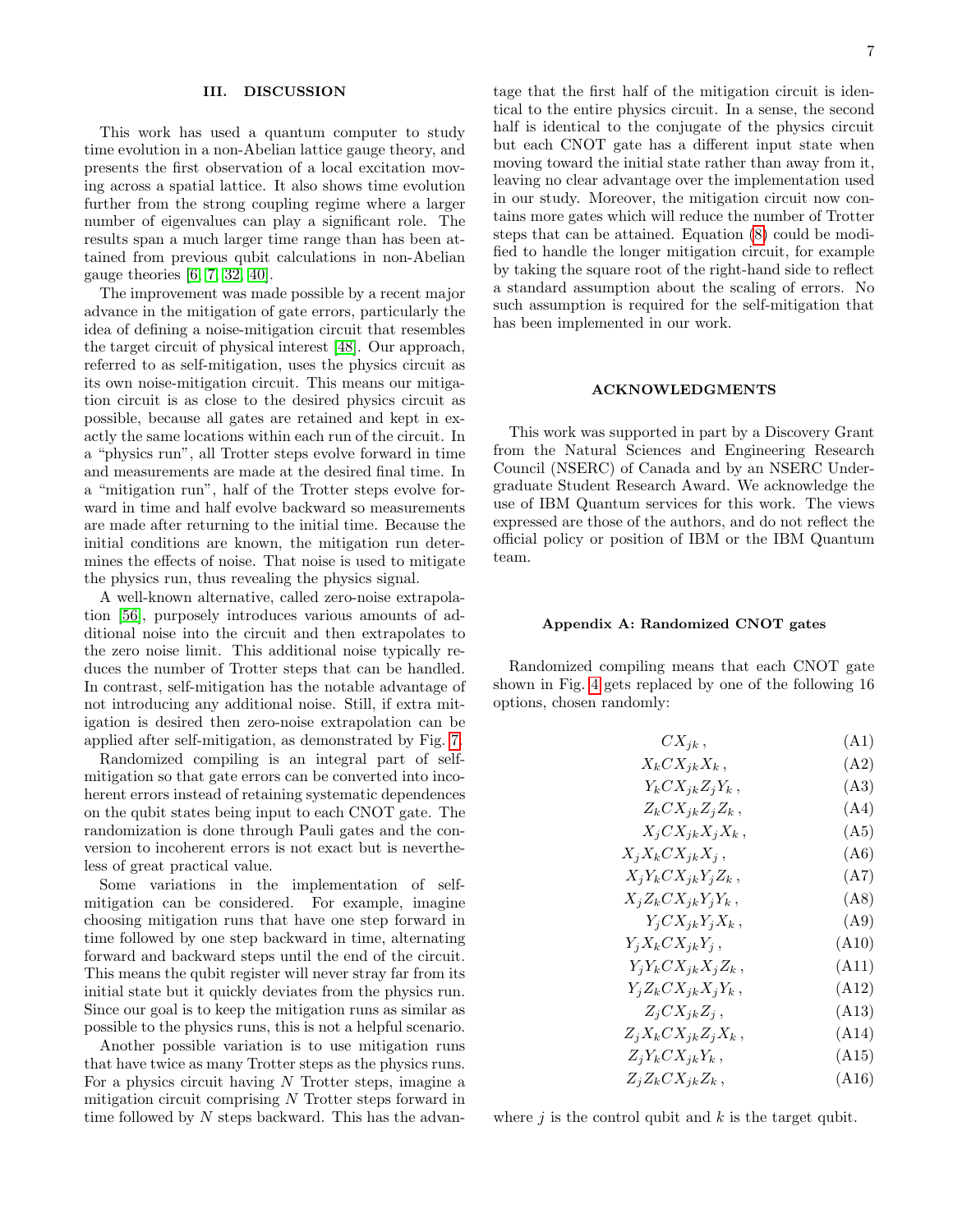<span id="page-7-10"></span>TABLE I. The complete set of options used in Eq. [\(B1\)](#page-7-9).

| $P_1$            | $\mathcal{P}_2$  | $\theta$       | $\mathcal{P}_3$  |
|------------------|------------------|----------------|------------------|
| $\mathbf{1}$     | $\mathbf{1}$     | $\alpha$       | $\mathbf{1}$     |
| $\,1$            | $\boldsymbol{X}$ | $\alpha$       | $\boldsymbol{X}$ |
| $\,1$            | $\boldsymbol{Y}$ | $\pi+\alpha$   | $\,1$            |
| $\,1\,$          | $\boldsymbol{Z}$ | $\pi+\alpha$   | $\boldsymbol{X}$ |
| X                | $\,1$            | $-\alpha$      | $\boldsymbol{X}$ |
| $\boldsymbol{X}$ | $\boldsymbol{X}$ | $-\alpha$      | $\,1$            |
| X                | $\boldsymbol{Y}$ | $\pi - \alpha$ | $\boldsymbol{X}$ |
| $\boldsymbol{X}$ | $\boldsymbol{Z}$ | $\pi-\alpha$   | $\,1\,$          |
| $\boldsymbol{Y}$ | $\mathbf 1$      | $\pi+\alpha$   | $\mathbf 1$      |
| $\overline{Y}$   | $\boldsymbol{X}$ | $\pi+\alpha$   | $\boldsymbol{X}$ |
| $\overline{Y}$   | $\boldsymbol{Y}$ | $\alpha$       | $\,1$            |
| $\overline{Y}$   | $\boldsymbol{Z}$ | $\alpha$       | $\boldsymbol{X}$ |
| $\overline{Z}$   | $\,1$            | $\pi - \alpha$ | $\boldsymbol{X}$ |
| $\boldsymbol{Z}$ | $\boldsymbol{X}$ | $\pi-\alpha$   | $\,1\,$          |
| $\boldsymbol{Z}$ | $\boldsymbol{Y}$ | $-\alpha$      | $\boldsymbol{X}$ |
| $\boldsymbol{Z}$ | $\boldsymbol{Z}$ | $-\alpha$      | $\mathbf{1}$     |

### <span id="page-7-8"></span>Appendix B: Absorbing Pauli gates into rotations

To absorb neighboring Pauli gates into a rotation around the  $y$  axis, retaining the IBM native gate  $X$  where

- <span id="page-7-0"></span>[1] S. Aoki, Y. Aoki, D. Becirevic, C. Bernard, T. Blum, G. Colangelo, M. Della Morte, P. Dimopoulos, S. Dürr and H. Fukaya, et al. Eur. Phys. J. C 77, no.2, 112 (2017) doi:10.1140/epjc/s10052-016-4509-7 [\[arXiv:1607.00299](http://arxiv.org/abs/1607.00299) [hep-lat]].
- <span id="page-7-1"></span>[2] J. Bulava, R. Briceño, W. Detmold, M. Döring, R. G. Edwards, A. Francis, F. Knechtli, R. Lewis, S. Prelovsek and S. M. Ryan, et al. [\[arXiv:2203.03230](http://arxiv.org/abs/2203.03230) [hep-lat]].
- <span id="page-7-2"></span>[3] P. Boyle, D. Bollweg, R. Brower, N. Christ, C. De-Tar, R. Edwards, S. Gottlieb, T. Izubuchi, B. Joo and F. Joswig, et al. [\[arXiv:2204.00039](http://arxiv.org/abs/2204.00039) [hep-lat]].
- <span id="page-7-3"></span>[4] C. W. Bauer, Z. Davoudi, A. B. Balantekin, T. Bhattacharya, M. Carena, W. A. de Jong, P. Draper, A. El-Khadra, N. Gemelke and M. Hanada, et al. [\[arXiv:2204.03381](http://arxiv.org/abs/2204.03381) [quant-ph]].
- <span id="page-7-4"></span>[5] IBM Quantum, https://quantum-computing.ibm.com
- <span id="page-7-5"></span>[6] N. Klco, J. R. Stryker and M. J. Savage, Phys. Rev. D 101, no.7, 074512 (2020) doi:10.1103/PhysRevD.101.074512 [\[arXiv:1908.06935](http://arxiv.org/abs/1908.06935) [quant-ph]].
- <span id="page-7-6"></span>[7] S. A Rahman, R. Lewis, E. Mendicelli and S. Powell, Phys. Rev. D 104, no.3, 034501 (2021) doi:10.1103/PhysRevD.104.034501 [\[arXiv:2103.08661](http://arxiv.org/abs/2103.08661) [hep-lat]].
- <span id="page-7-7"></span>[8] S. Chandrasekharan and U. J. Wiese, Nucl. Phys. B 492, 455-474 (1997) doi:10.1016/S0550-3213(97)00006-0 [\[arXiv:hep-lat/9609042](http://arxiv.org/abs/hep-lat/9609042) [hep-lat]].
- [9] M. Mathur, J. Phys. A 38, 10015-10026 (2005) doi:10.1088/0305-4470/38/46/008 [\[arXiv:hep-](http://arxiv.org/abs/hep-lat/0403029)

required, we make the replacement

<span id="page-7-9"></span>
$$
P_1 \, RY(\alpha) \, P_2 \to RY(\theta) \, P_3 \,, \tag{B1}
$$

where the  $P_j$  and  $\theta$  are given in Table [I.](#page-7-10) Each of these replacements is an equality up to an unphysical overall phase. The corresponding expression for rotation around the z axis is

<span id="page-7-11"></span>
$$
P_1 RZ(\alpha) P_2 \to RZ(\theta) P_3 , \qquad (B2)
$$

where the  $P_j$  and  $\theta$  are given in Table [II.](#page-8-0) The expressions for rotation around both  $y$  and  $z$  are

<span id="page-7-12"></span>
$$
P_1 \, RY(\alpha) RZ(\beta) P_2 \to RY(\theta_1) RZ(\theta_2) \,, \qquad \text{(B3)}
$$

<span id="page-7-13"></span>
$$
P_2 RZ(\beta) RY(\alpha) P_1 \to RZ(\theta_2) RY(\theta_1), \quad \text{(B4)}
$$

where the  $P_j$  and  $\theta_j$  are given in Table [III.](#page-8-1) The expressions for rotation around  $z$  then  $y$  and  $z$  are

$$
P_1 RZ(\alpha) RY(\beta) RZ(\alpha) P_2 \to RZ(\theta_1) RY(\theta_2) RZ(\theta_3),
$$
\n(B5)

where the  $P_i$  and  $\theta_i$  are given in Table [IV.](#page-8-2)

[lat/0403029](http://arxiv.org/abs/hep-lat/0403029) [hep-lat]].

- [10] T. Byrnes and Y. Yamamoto, Phys. Rev. A 73, 022328 (2006) doi:10.1103/PhysRevA.73.022328 [\[arXiv:quant](http://arxiv.org/abs/quant-ph/0510027)[ph/0510027](http://arxiv.org/abs/quant-ph/0510027) [quant-ph]].
- [11] D. Banerjee, M. Bögli, M. Dalmonte, E. Rico, P. Stebler, U. J. Wiese and P. Zoller, Phys. Rev. Lett. 110, no.12, 125303 (2013) doi:10.1103/PhysRevLett.110.125303 [\[arXiv:1211.2242](http://arxiv.org/abs/1211.2242) [cond-mat.quant-gas]].
- [12] L. Tagliacozzo, A. Celi, P. Orland and M. Lewenstein, Nature Commun. 4, 2615 (2013) doi:10.1038/ncomms3615 [\[arXiv:1211.2704](http://arxiv.org/abs/1211.2704) [condmat.quant-gas]].
- [13] E. Zohar, J. I. Cirac and B. Reznik, Phys. Rev. Lett. 110, no.12, 125304 (2013) doi:10.1103/PhysRevLett.110.125304 [\[arXiv:1211.2241](http://arxiv.org/abs/1211.2241) [quant-ph]].
- [14] E. Zohar, J. I. Cirac and B. Reznik, Phys. Rev. A 88, 023617 (2013) doi:10.1103/PhysRevA.88.023617 [\[arXiv:1303.5040](http://arxiv.org/abs/1303.5040) [quant-ph]].
- [15] K. Stannigel, P. Hauke, D. Marcos, M. Hafezi, S. Diehl, M. Dalmonte and P. Zoller, Phys. Rev. Lett. 112, no.12, 120406 (2014) doi:10.1103/PhysRevLett.112.120406 [\[arXiv:1308.0528](http://arxiv.org/abs/1308.0528) [quant-ph]].
- [16] R. Anishetty and I. Raychowdhury, Phys. Rev. D 90, no.11, 114503 (2014) doi:10.1103/PhysRevD.90.114503 [\[arXiv:1408.6331](http://arxiv.org/abs/1408.6331) [hep-lat]].
- [17] E. Zohar and M. Burrello, Phys. Rev. D 91, no.5, 054506 (2015) doi:10.1103/PhysRevD.91.054506 [\[arXiv:1409.3085](http://arxiv.org/abs/1409.3085) [quant-ph]].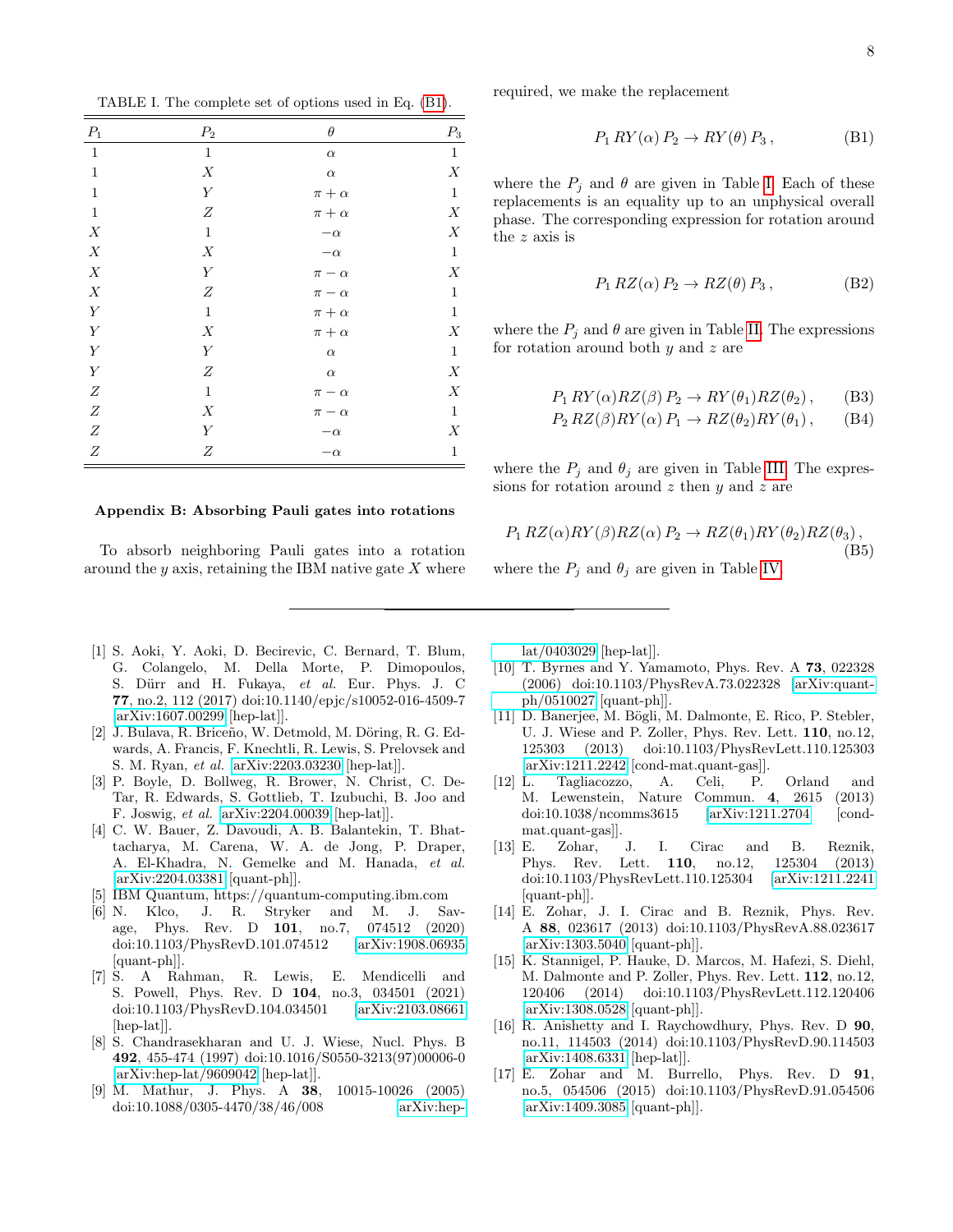<span id="page-8-0"></span>TABLE II. The complete set of options used in Eq. [\(B2\)](#page-7-11).

| $P_1$            | P <sub>2</sub>   | $\theta$       | $P_3$            |
|------------------|------------------|----------------|------------------|
| $\mathbf{1}$     | $\mathbf{1}$     | $\alpha$       | $\mathbf{1}$     |
| $\,1\,$          | $\boldsymbol{X}$ | $\alpha$       | $\boldsymbol{X}$ |
| $\,1\,$          | $\boldsymbol{Y}$ | $\pi+\alpha$   | $\boldsymbol{X}$ |
| $\,1\,$          | $\boldsymbol{Z}$ | $\pi + \alpha$ | $\,1\,$          |
| $\boldsymbol{X}$ | $\,1\,$          | $-\alpha$      | $\boldsymbol{X}$ |
| $\boldsymbol{X}$ | $\boldsymbol{X}$ | $-\alpha$      | $\,1\,$          |
| $\boldsymbol{X}$ | $\boldsymbol{Y}$ | $\pi - \alpha$ | $\,1\,$          |
| $\boldsymbol{X}$ | $\boldsymbol{Z}$ | $\pi-\alpha$   | $\boldsymbol{X}$ |
| $\boldsymbol{Y}$ | $\,1\,$          | $\pi-\alpha$   | ${\cal X}$       |
| $\boldsymbol{Y}$ | $\boldsymbol{X}$ | $\pi-\alpha$   | $\,1\,$          |
| $\bar{Y}$        | $\boldsymbol{Y}$ | $-\alpha$      | $\,1$            |
| $\boldsymbol{Y}$ | $\boldsymbol{Z}$ | $-\alpha$      | $\boldsymbol{X}$ |
| $\boldsymbol{Z}$ | $\mathbf{1}$     | $\pi+\alpha$   | $\,1\,$          |
| $\boldsymbol{Z}$ | $\boldsymbol{X}$ | $\pi+\alpha$   | ${\cal X}$       |
| $\boldsymbol{Z}$ | $\boldsymbol{Y}$ | $\alpha$       | ${\cal X}$       |
| $\boldsymbol{Z}$ | $\boldsymbol{Z}$ | $\alpha$       | $\,1\,$          |

<span id="page-8-1"></span>TABLE III. The complete set of options used in Eqs. [\(B3\)](#page-7-12) and [\(B4\)](#page-7-12).

| $P_1$            | $P_2$            | $\theta_1$     | $\theta_2$    |
|------------------|------------------|----------------|---------------|
| $\,1\,$          | $\mathbf{1}$     | $\alpha$       | $\beta$       |
| $\,1\,$          | $\boldsymbol{X}$ | $\pi + \alpha$ | $\pi - \beta$ |
| $1\,$            | $\boldsymbol{Y}$ | $\pi + \alpha$ | $-\beta$      |
| $\,1\,$          | $\boldsymbol{Z}$ | $\alpha$       | $\pi + \beta$ |
| X                | $\mathbf{1}$     | $\pi - \alpha$ | $\pi + \beta$ |
| $\boldsymbol{X}$ | X                | $-\alpha$      | $-\beta$      |
| $\boldsymbol{X}$ | Y                | $-\alpha$      | $\pi - \beta$ |
| $\boldsymbol{X}$ | $\boldsymbol{Z}$ | $\pi-\alpha$   | $\beta$       |
| $\boldsymbol{Y}$ | $\mathbf{1}$     | $\pi + \alpha$ | $\beta$       |
| $\overline{Y}$   | $\boldsymbol{X}$ | $\alpha$       | $\pi - \beta$ |
| $\overline{Y}$   | $\boldsymbol{Y}$ | $\alpha$       | $-\beta$      |
| $\boldsymbol{Y}$ | $\boldsymbol{Z}$ | $\pi + \alpha$ | $\pi + \beta$ |
| $\overline{Z}$   | $\mathbf{1}$     | $-\alpha$      | $\pi + \beta$ |
| $\boldsymbol{Z}$ | X                | $\pi-\alpha$   | $-\beta$      |
| $\boldsymbol{Z}$ | Y                | $\pi - \alpha$ | $\pi-\beta$   |
| $\boldsymbol{Z}$ | $\boldsymbol{Z}$ | $-\alpha$      | $\beta$       |

- [18] A. Mezzacapo, E. Rico, C. Sabín, I. L. Egusquiza, L. Lamata and E. Solano, Phys. Rev. Lett. 115, no.24, 240502 (2015) doi:10.1103/PhysRevLett.115.240502 [\[arXiv:1505.04720](http://arxiv.org/abs/1505.04720) [quant-ph]].
- [19] P. Silvi, E. Rico, M. Dalmonte, F. Tschirsich and S. Montangero, Quantum 1, 9 (2017) doi:10.22331/q-2017-04- 25-9 [\[arXiv:1606.05510](http://arxiv.org/abs/1606.05510) [quant-ph]].
- [20] M. C. Ba˜nuls, K. Cichy, J. I. Cirac, K. Jansen and S. Kühn, Phys. Rev. X 7, no.4, 041046 (2017) doi:10.1103/PhysRevX.7.041046 [\[arXiv:1707.06434](http://arxiv.org/abs/1707.06434) [hep- $\lbrack \text{lat} \rbrack$ .

<span id="page-8-2"></span>TABLE IV. The complete set of options used in Eq. [\(B5\)](#page-7-13).

| $P_1$            | $P_2$            | $\theta_1$     | $\theta_2$    | $\theta_3$     |
|------------------|------------------|----------------|---------------|----------------|
| $\mathbf{1}$     | $\mathbf{1}$     | $\alpha$       | $\beta$       | $\alpha$       |
| $\mathbf{1}$     | X                | $\alpha$       | $\pi + \beta$ | $\pi - \alpha$ |
| $\mathbf{1}$     | Y                | $\alpha$       | $\pi + \beta$ | $-\alpha$      |
| $\,1$            | Ζ                | $\alpha$       | $\beta$       | $\pi+\alpha$   |
| $\boldsymbol{X}$ | $\mathbf{1}$     | $\pi - \alpha$ | $\pi + \beta$ | $\alpha$       |
| X                | X                | $-\alpha$      | $-\beta$      | $-\alpha$      |
| $\boldsymbol{X}$ | $\boldsymbol{Y}$ | $-\alpha$      | $-\beta$      | $\pi - \alpha$ |
| $\boldsymbol{X}$ | Ζ                | $-\alpha$      | $\pi - \beta$ | $\alpha$       |
| $\boldsymbol{Y}$ | $\mathbf{1}$     | $-\alpha$      | $\pi + \beta$ | $\alpha$       |
| $\boldsymbol{Y}$ | Х                | $\pi - \alpha$ | $-\beta$      | $-\alpha$      |
| $\boldsymbol{Y}$ | Υ                | $-\alpha$      | $\beta$       | $-\alpha$      |
| $\boldsymbol{Y}$ | Ζ                | $-\alpha$      | $\pi + \beta$ | $\pi + \alpha$ |
| $\boldsymbol{Z}$ | $\mathbf{1}$     | $\pi + \alpha$ | $\beta$       | $\alpha$       |
| $\boldsymbol{Z}$ | X                | $\alpha$       | $\pi - \beta$ | $-\alpha$      |
| $\boldsymbol{Z}$ | Υ                | $\pi + \alpha$ | $\pi + \beta$ | $-\alpha$      |
| $\boldsymbol{Z}$ | Ζ                | $\alpha$       | $-\beta$      | $\alpha$       |

- [21] D. Banerjee, F. J. Jiang, T. Z. Olesen, P. Orland and U. J. Wiese, Phys. Rev. B 97, no.20, 205108 (2018) doi:10.1103/PhysRevB.97.205108 [\[arXiv:1712.08300](http://arxiv.org/abs/1712.08300) [cond-mat.str-el]].
- [22] I. Raychowdhury, Eur. Phys. J. C 79, no.3, 235 (2019) doi:10.1140/epjc/s10052-019-6753-0 [\[arXiv:1804.01304](http://arxiv.org/abs/1804.01304) [hep-lat]].
- [23] P. Sala, T. Shi, S. Kühn, M. C. Bañuls, E. Demler and J. I. Cirac, Phys. Rev. D 98, no.3, 034505 (2018) doi:10.1103/PhysRevD.98.034505 [\[arXiv:1805.05190](http://arxiv.org/abs/1805.05190) [hep-lat]].
- [24] I. Raychowdhury and J. R. Stryker, Phys. Rev. Res. 2, no.3, 033039 (2020) doi:10.1103/PhysRevResearch.2.033039 [\[arXiv:1812.07554](http://arxiv.org/abs/1812.07554) [hep-lat]].
- [25] E. Zohar and J. I. Cirac, Phys. Rev. D 99, no.11, 114511 (2019) doi:10.1103/PhysRevD.99.114511 [\[arXiv:1905.00652](http://arxiv.org/abs/1905.00652) [quant-ph]].
- [26] I. Raychowdhury and J. R. Stryker, Phys. Rev. D 101, no.11, 114502 (2020) doi:10.1103/PhysRevD.101.114502 [\[arXiv:1912.06133](http://arxiv.org/abs/1912.06133) [hep-lat]].
- [27] Y. Ji et al. [NuQS], Phys. Rev. D  $102$ , no.11, 114513 (2020) doi:10.1103/PhysRevD.102.114513 [\[arXiv:2005.14221](http://arxiv.org/abs/2005.14221) [hep-lat]].
- [28] V. Kasper, G. Juzeliunas, M. Lewenstein, F. Jendrzejewski and E. Zohar, New J. Phys. 22, no.10, 103027 (2020) doi:10.1088/1367-2630/abb961 [\[arXiv:2006.01258](http://arxiv.org/abs/2006.01258) [quant-ph]].
- [29] Z. Davoudi, I. Raychowdhury and A. Shaw, Phys. Rev. D 104, no.7, 074505 (2021) doi:10.1103/PhysRevD.104.074505 [\[arXiv:2009.11802](http://arxiv.org/abs/2009.11802) [hep-lat]].
- [30] R. Dasgupta and I. Raychowdhury, Phys. Rev. A 105, no.2, 023322 (2022) doi:10.1103/PhysRevA.105.023322 [\[arXiv:2009.13969](http://arxiv.org/abs/2009.13969) [hep-lat]].
- [31] V. Kasper, T. V. Zache, F. Jendrzejewski, M. Lewenstein and E. Zohar, [\[arXiv:2012.08620](http://arxiv.org/abs/2012.08620) [quant-ph]].